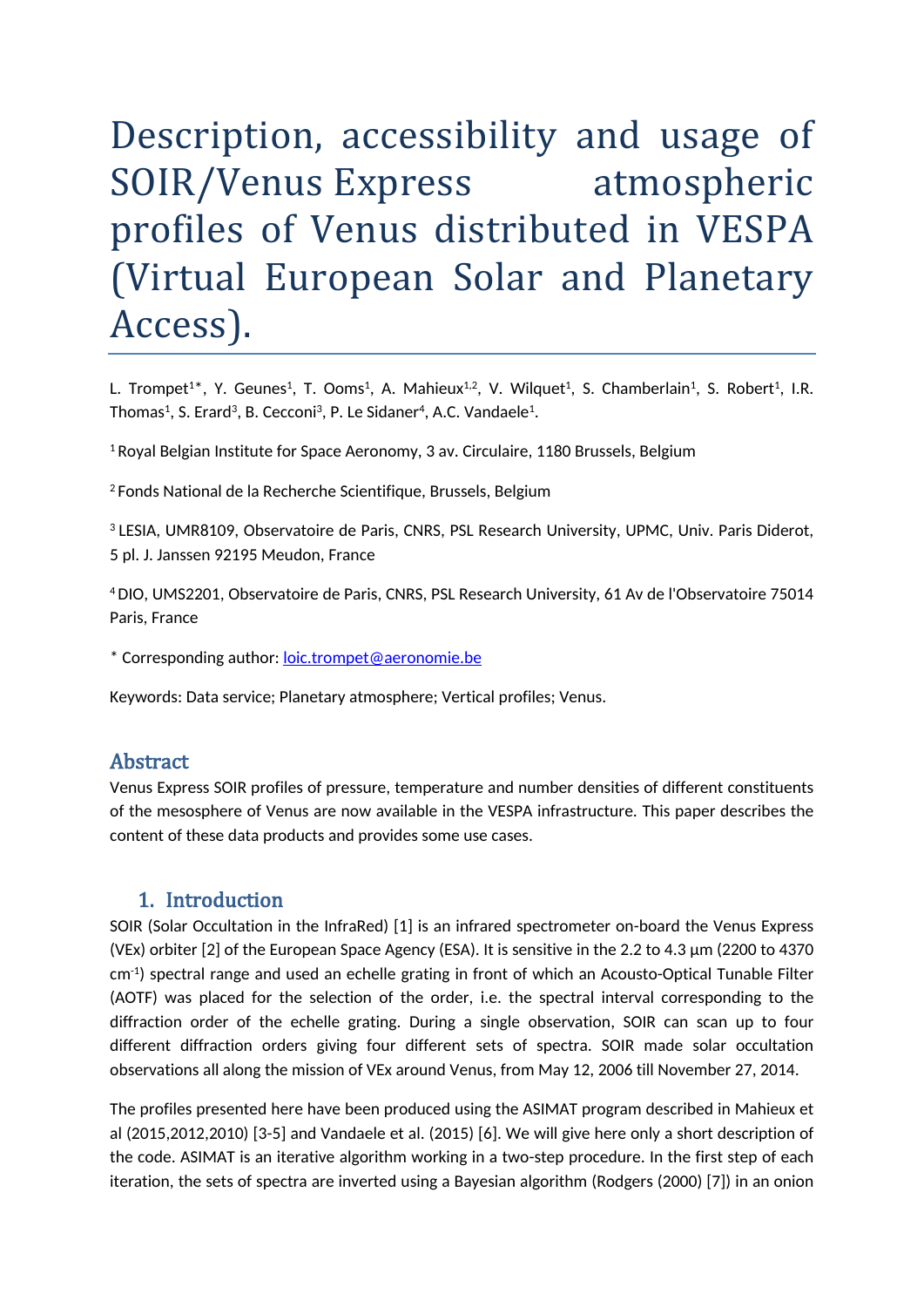peeling frame. The extent of the profiles is limited at low altitudes by absorption lines saturation due to the long light path in the atmosphere, and at high altitudes by the too weak absorption with respect to the spectral noise. Each profile can thus have different extensions in altitude, depending on the atmosphere conditions and the orders scanned during each orbit.

In the second step, the profiles generated from the different sets of spectra are combined for the same molecular species on a 1 km constant altitude step grid. For each retrieved species, the resulting profile is combined using an error weighted linear moving average, which has a default window of  $\pm 2$  scale heights. The uncertainty is also calculated. If CO<sub>2</sub> is among the fitted species, the temperature profile and its associated uncertainty is calculated assuming the hydrostatic equilibrium [3-5].

The iterative procedure stops when all the profiles of all fitted species, including the temperature profile if  $CO<sub>2</sub>$  was among the fitted species, lie within the uncertainty of their corresponding profile at the previous step.

The following species have been presented and studied in several publications:  $CO<sub>2</sub>$  [4, 5, 8], CO [6, 9], H<sup>35</sup>Cl, H<sup>37</sup>Cl, HF [10], SO<sub>2</sub> [11], H<sub>2</sub>O, HDO [12] and the aerosols [13, 14]. Vandaele et al. 2015b [15] gives an overview of all the profiles available. The data of these profiles are accessible online through the Venus dedicated website of the IASB-BIRA Planetary Aeronomy team [\(http://venus.aeronomie.be](http://venus.aeronomie.be)) and they are now also accessible through the VESPA (Virtual European Solar and Planetary Access) [16] search interface at http://vespa.obspm.fr.

The SOIR spectra at PSA level 2 (CODMAC - edited) and PSA level 3 (CODMAC - calibrated data) are already accessible through ESA's Planetary Science Archive repository in PDS3 format (http://www.cosmos.esa.int/web/psa/venus-express). Note that, in a near future, ESA will allow the accessibility of these data through the VESPA infrastructure (See McFarlane et al., this issue).

# 2. Description of SOIR's profile files

Each file distributed in VESPA contains one single profile of a given species obtained during a specific observation (usually described by the orbit number during which the observation was carried out). The name of a file is then given by: *OrbitXXXX.Y\_AAA\_B.ZZZ,* where *XXXX* is the orbit number, *Y* is the orbit number case, *AAA* is the name of the species, *B* is a number which is related to the isotopologue of the species *AAA* and *ZZZ* is the format of the file.

The use of a supplementary number *Y* is necessary to characterize the different measurements that can be made during a single orbit. For example, for orbit 2850 of VEx (08/02/2008), 3 measurements were made: the two first are solar occultation measurements referenced by 2850.1 and 2850.2, followed by one calibration dedicated measurement referred to as 2850.3.

SOIR spectral resolution was good enough to resolve the rovibrational absorption structure of the vibrational bands (Mahieux et al., 2015 [8]). When the density of the species was derived using concurrently absorption bands of several isotopologues (in the present case, only for  $CO<sub>2</sub>$ , CO and SO2, see for example Mahieux et al [5] and Vandaele et al, 2015 [6] and 2016 [9]), *B* is fixed to 0. Otherwise, *B* takes the value of the isotopologue used for the determination of the density, following the isotopologue ID number (*Iso* parameter) from HITRAN 2012 [17]: *1* for the most abundant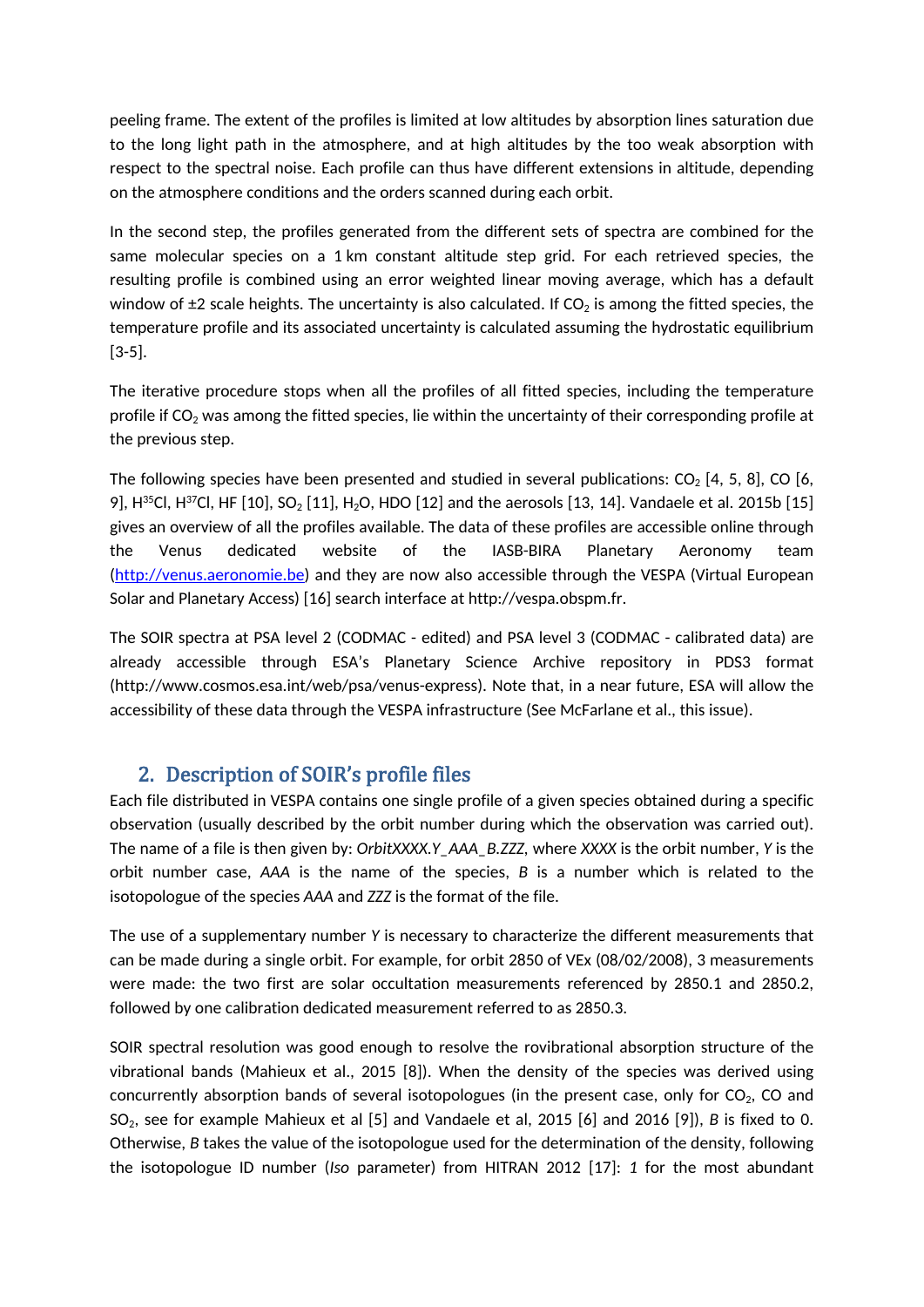isotopologue on Earth; *2* the following next most abundant isotopologue, etc. Note however that the density corresponds to the Earth mean isotopic ratio of the species, i.e. taking into account the relative isotopic ratios of all isotopologues, again using the values specified in HITRAN 2012 [17]. These isotopic ratios have not been corrected for Venus except for HDO. Bertaux et al. (2007) [18] mentioned a variable isotopic ratio with respect to the altitude. We used the mean isotopic ratio profile of HDO/H2O described in *HDO/H2O in the Venus Mesosphere and lower Thermosphere: Observations by SOIR/Vex*, Chamberlain et al. (2016, *in preparation*).

Hence, the name of the species in the files can thus be *CO2* 0, *CO* 0, *H2O* 1 (for H<sub>2</sub>O, excluding HDO), *H2O\_4* (for HDO), *HCL\_1* (for H35Cl), *HCL\_2* (for H37Cl), *HF\_1*, *SO2\_1* or *AERO* (for aerosols).

It should be noted that the window used for the moving average introduced in section 1 was ten times smaller in the case of CO to avoid smoothing out real structures present in the profiles (see Vandaele et al. (2016) [6]). Remember also that the scale heights are different for each species as they are dependant of the molar mass. Two different profiles corresponding to two different smoothing factors used for the weighted linear moving average will be given, one corresponding to the default value (2) and the other to the minimum value as in Vandaele et al. (2016) [[6](file:///C:/Users/loict/Desktop/ManuscriptVESPA_V5_acv_am-acv.docx%23_ENREF_6)].

The profiles of SOIR have been released in two different formats for the convenience of the user. The file extension "*ZZZ*" is "*h5*" for HDF5 files and "*xml*" for VOtables (version 1.2 – for more information see IVOA standard documentation http://www.ivoa.net). The HDF5 file format is the internal format used in the Planetary Aeronomy Division at IASB-BIRA. It has been chosen for efficient read/write operations. In addition to HDF5 files, VOtables are also provided. These files are convenient to read with VO tools like TOPCAT from the University of Bristol, UK [19] and directly available through VESPA search interfaces.

The content of the HDF5 files is separated under different groups (Science, Geometry, Observation and Reference), which also contain the ancillary parameters needed for the full interpretation of the profiles. The profiles are in the *Science* group: total pressure in mbar, the temperature in Kelvin, the total density in  $cm<sup>-3</sup>$ , the density of the species in  $cm<sup>-3</sup>$  and the corresponding VMR in ppb for two smoothing factors as well as the errors on all these quantities. The other groups contain other useful data like the time of the observation, the attitude of the spacecraft, the coordinates of the profile, etc. The corresponding altitudes, latitudes and longitudes can be found in the *Geometry* group.

The VOtables contain the same data as the *Science* group of the HDF5 files in addition to the altitudes.

### 3. Description and accessibility of the *soir* database

Each of these files is described using metadata recorded in a database called *soir*. The metadata are the EPNcore (version 2) parameters required for compatibility with the Europlanet Table Access Protocol (EPN-TAP), a flavor of TAP, which was developed by the International Virtual Observatory Alliance (IVOA). The EPN-TAP server framework is DaCHS (Data Center Helper Suite) (see documentation at http://docs.g-vo.org/DaCHS/). Amongst these parameters, the *granule\_uid* is the name of the file, *granule\_gid* is the name of species and *obs\_id* is the orbit, all of them as described in section 2. Each file is characterized by a *spatial\_frame\_type* in our case chosen as *body*, i.e., the coordinate *c1*, *c2*, *c3* from the EPNcore parameters are, respectively, the longitude, latitude and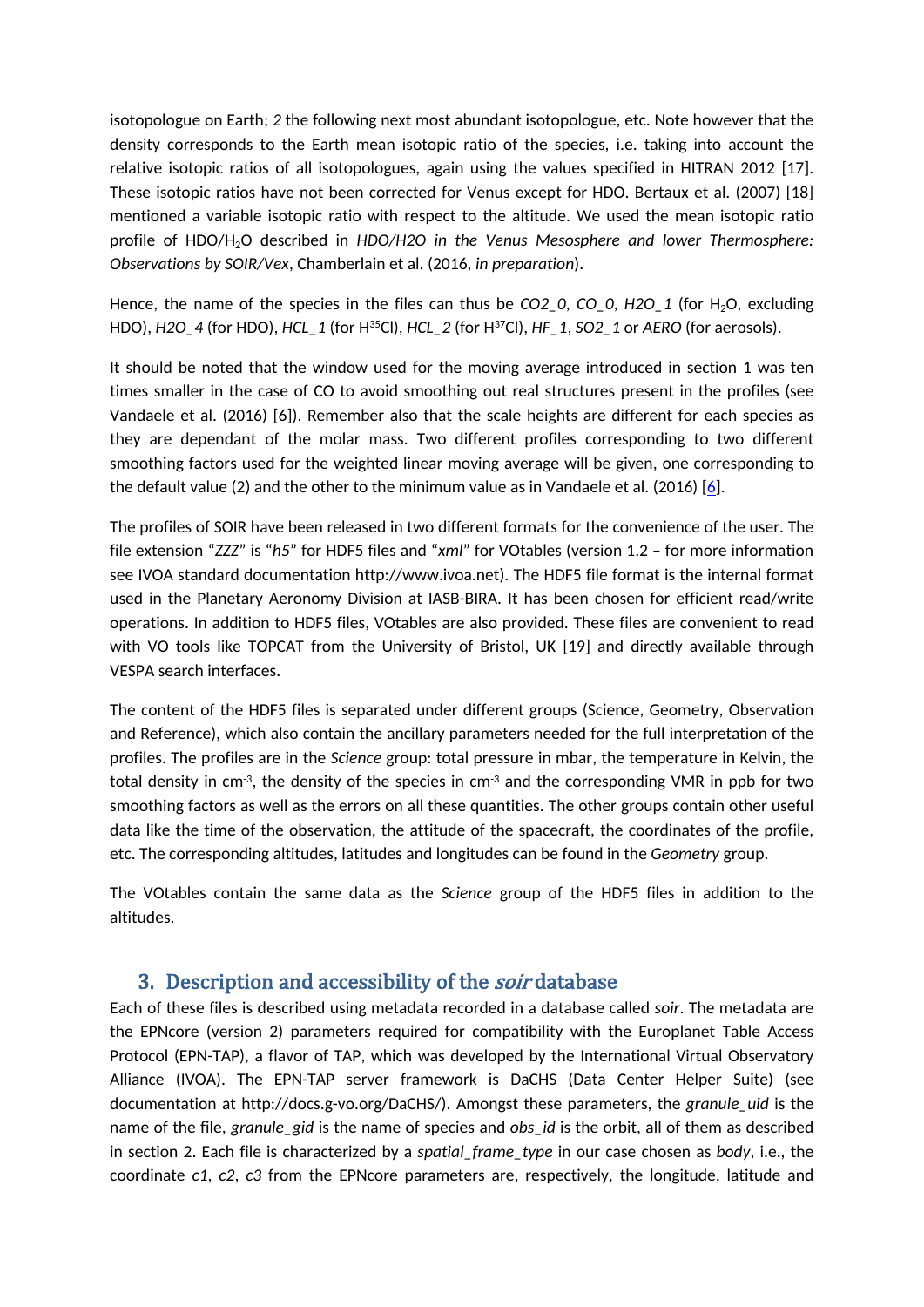altitude of the profile. A *thumbnail\_url* is also provided in the metadata for a quick view to the density profile of the species. Following the EPNcore standard, some EPNcore parameters are not provided as they do not apply for SOIR profiles.

The database contains a view called *epn\_core* that provides the EPNcore parameters. This view is accessible through a TAP query to a EPN-TAP data service called *BIRA-IASB TAP*. This data service has been registered in the IVOA registry and the *soir.epn\_core* view is thus directly accessible to any search interface of the VESPA infrastructure. The data are also accessible by any visualizing tool (like TOPCAT) through the Simple Application Messaging Protocol (SAMP - see IVOA standard documentation http://www.ivoa.net/Documents/DocStd) developed by IVOA.

#### 4. SOIR database use cases

The following examples were made using TOPCAT. This tool can be used to have a quick look at the metadata as well as at the data of the VOtables.

By loading the metadata from *soir.epn\_core* in TOPCAT, a lot of different kind of plots and selection of data can be made. The longitude and latitude of the measurements all around Venus can be plotted using the "sky plotting window" as shown on [Figure](#page-3-0) 1. As we can see, the orbit of VEx implied that most of the measurements were made close to the pole in the Northern hemisphere. More regularly spaced measurements were carried out in the Southern hemisphere.



<span id="page-3-0"></span>Figure 1: Positions on Venus of all the measurements. Panel A is the north atmosphere and panel B is the south **atmosphere.**

Other graphs using the metadata can be plotted to show information about the orbit of VEx. Figure 2 shows all measurements made by SOIR with respect to the distance to the Venus terminator and the solar longitude of Venus. It has been made using a "pair position plot" from the "plane plotting window" to see the extension of each measurement from its beginning to its end. During a measurement, the distance to the terminator of Venus is varying more when SOIR was closer to Venus. Due to the definition of the orbit of VEx, no measurement was made when Venus was between 100° and 180° of solar longitude.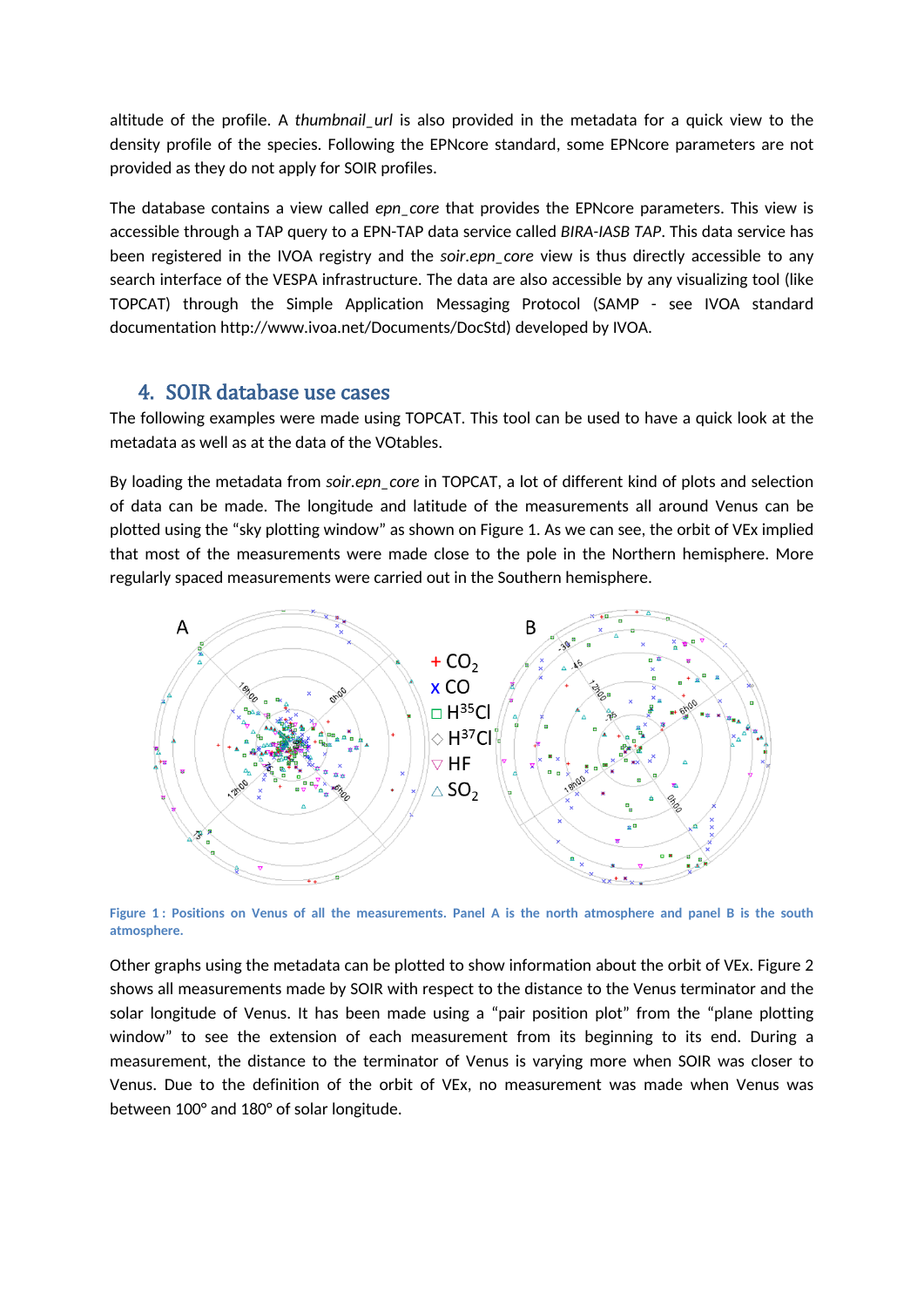

Figure 2 : Graph of all measurements made by SOIR following the solar longitude of Venus and the distance separating **SOIR to the terminator of Venus.**

TOPCAT can also be used as quick plotting tools to plot 2D or 3D plots of the data contained in the VOtables (e.g. the altitude with respect to the density and the temperature). Thumbnails showing the density of each species with respect to the altitude can be directly seen on the VESPA page dedicated to SOIR profiles.

Figure 3 shows a plot of the  $CO<sub>2</sub>$  number density with respect to the altitude for all measurements made between 0° and 60° of latitude North. This plot contains some of the data displayed in Fig.3A from the paper of Mahieux et al. (2015c) [3].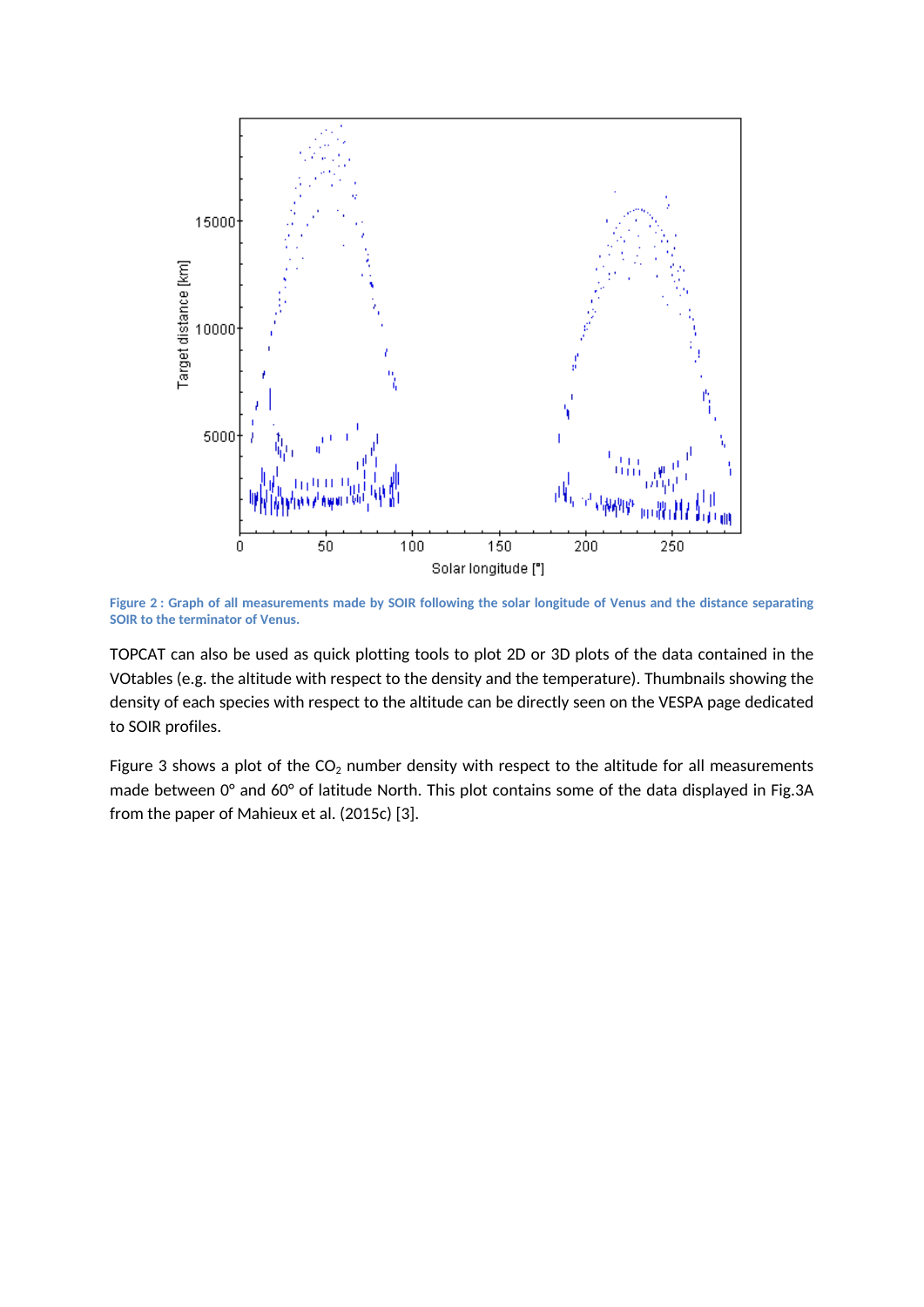

Figure 3 :  $CO_2$  number density profiles of all measurements where  $CO_2$  has been retrieved and located between 0 and 60 **degree of latitude (Northern hemisphere).**

# 5. Upcoming

The profiles for H2O, HDO and aerosols will be soon included in the database. The data in the files will be slightly different for the aerosols as they will contain the optical depth (τ) and the local extinction (β) instead of the pressure, the total density and the logarithm of the density of the species.

An improved method for the determination of the SOIR solar transmittances has been developed and applied to all observations performed by the instrument during the complete duration of the mission [20]. These data (CODMAC level 2 and 3) have been delivered to ESA and will soon be injected into the PSA archive. In parallel, the retrieval of all densities and temperatures has been restarted considering these new transmittances. Once finalized and validated, these new profiles will be distributed in VESPA.

#### Acknowledgement

The Europlanet 2020 Research Infrastructure project has received funding from the European Union's Horizon 2020 research and innovation programme under grant agreement No 654208. We acknowledge the support from the the FP7 EuroVenus Project (G.A. 606798). The research program was supported by the Belgian Federal Science Policy Office and the European Space Agency (ESA -PRODEX Program – Contracts C90323, 90113, and C4000107727). The research was performed as part of the "Inter-university Attraction Poles" program financed by the Belgian government (Planet TOPERS) and the SCOOP Brain-Be project. A. Mahieux would like to thank the FNRS for the *chargé de recherches* position.